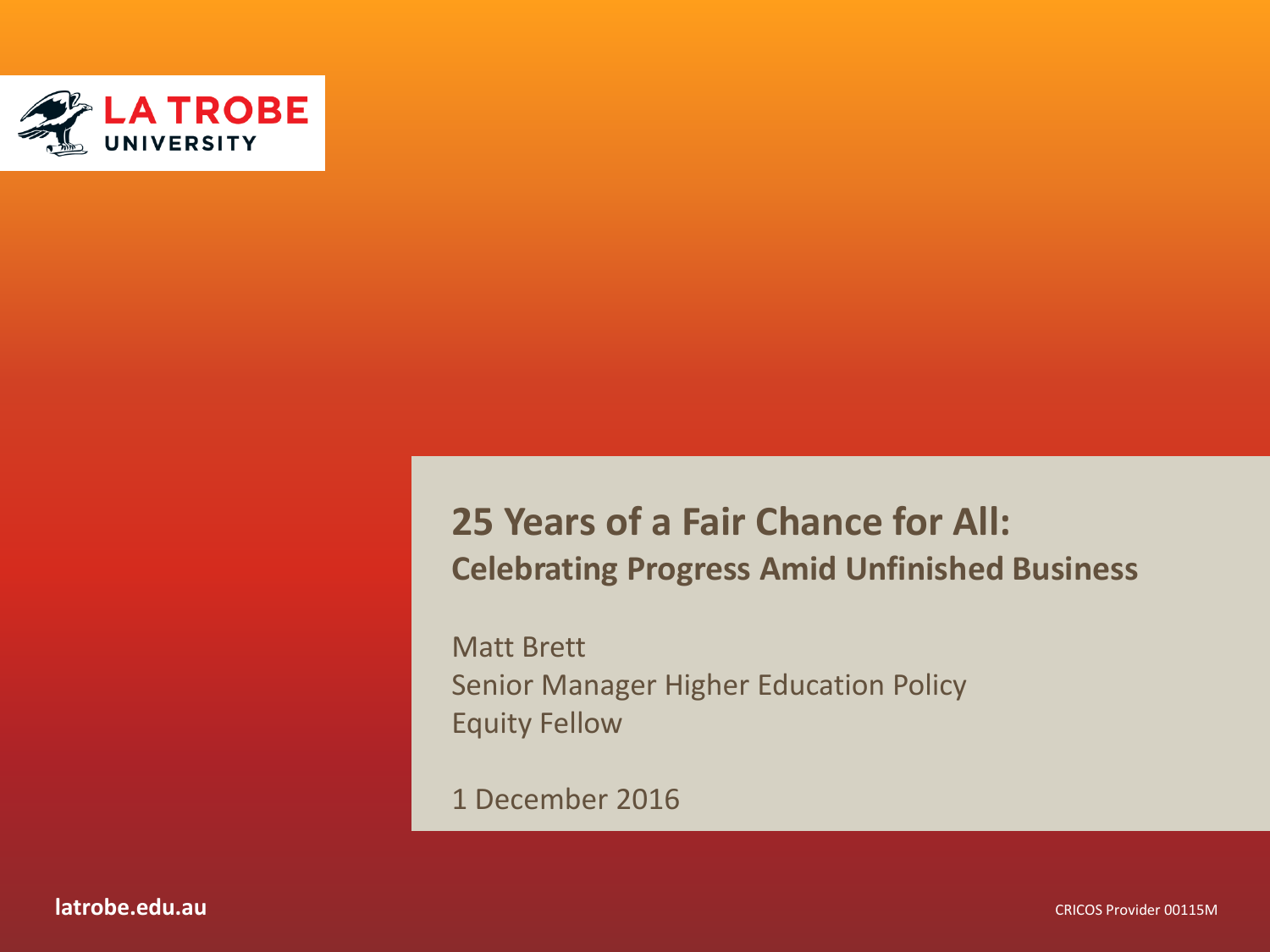# 101,600

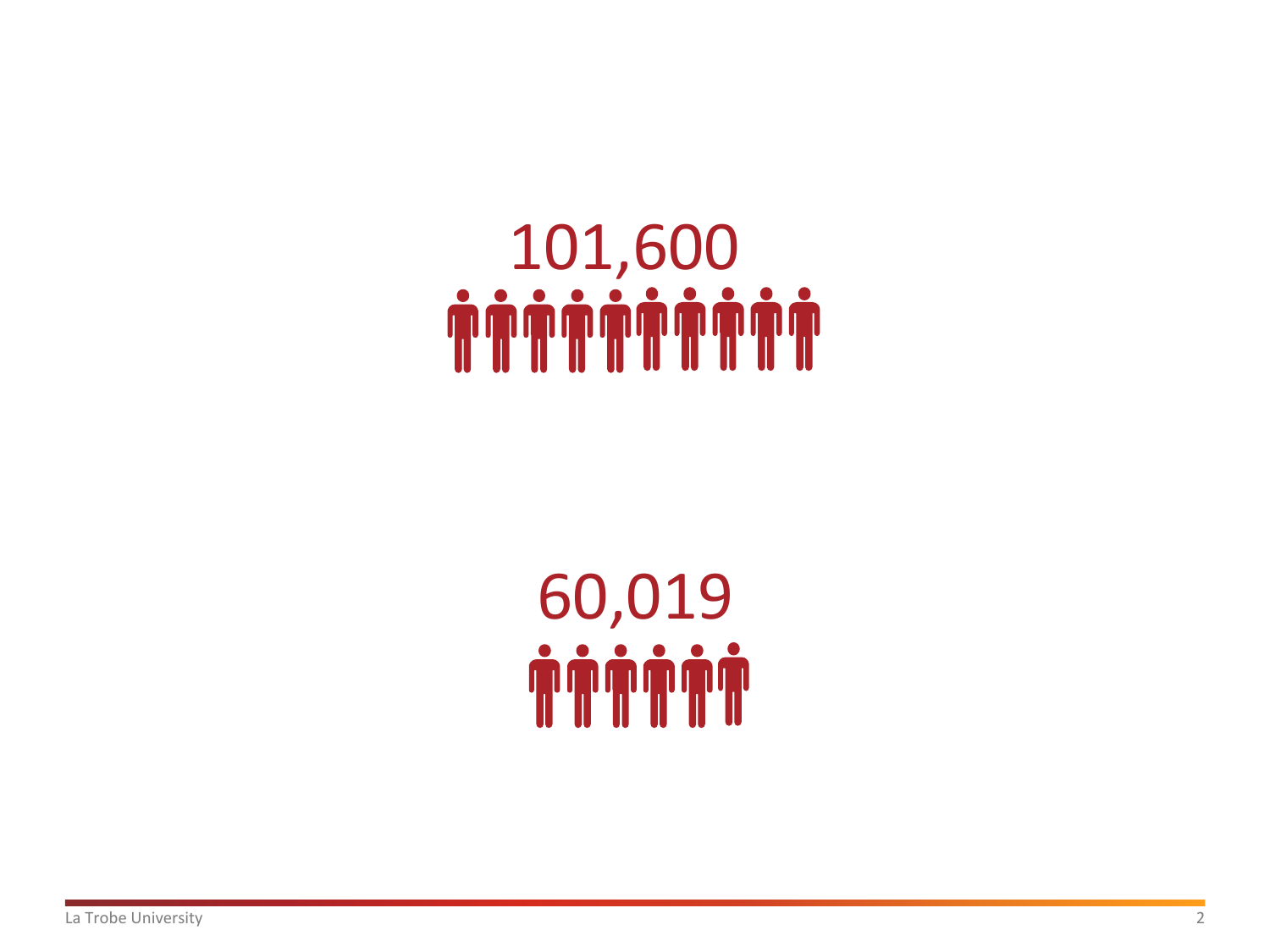

#### Students with disability attending University

Australian Bureau of Statistics, Survey of Disability, Aging and Carers 2015



#### Students disclosing disability at enrolment

Department of Education and Training, Higher Education Statistics, Appendix 2, 2015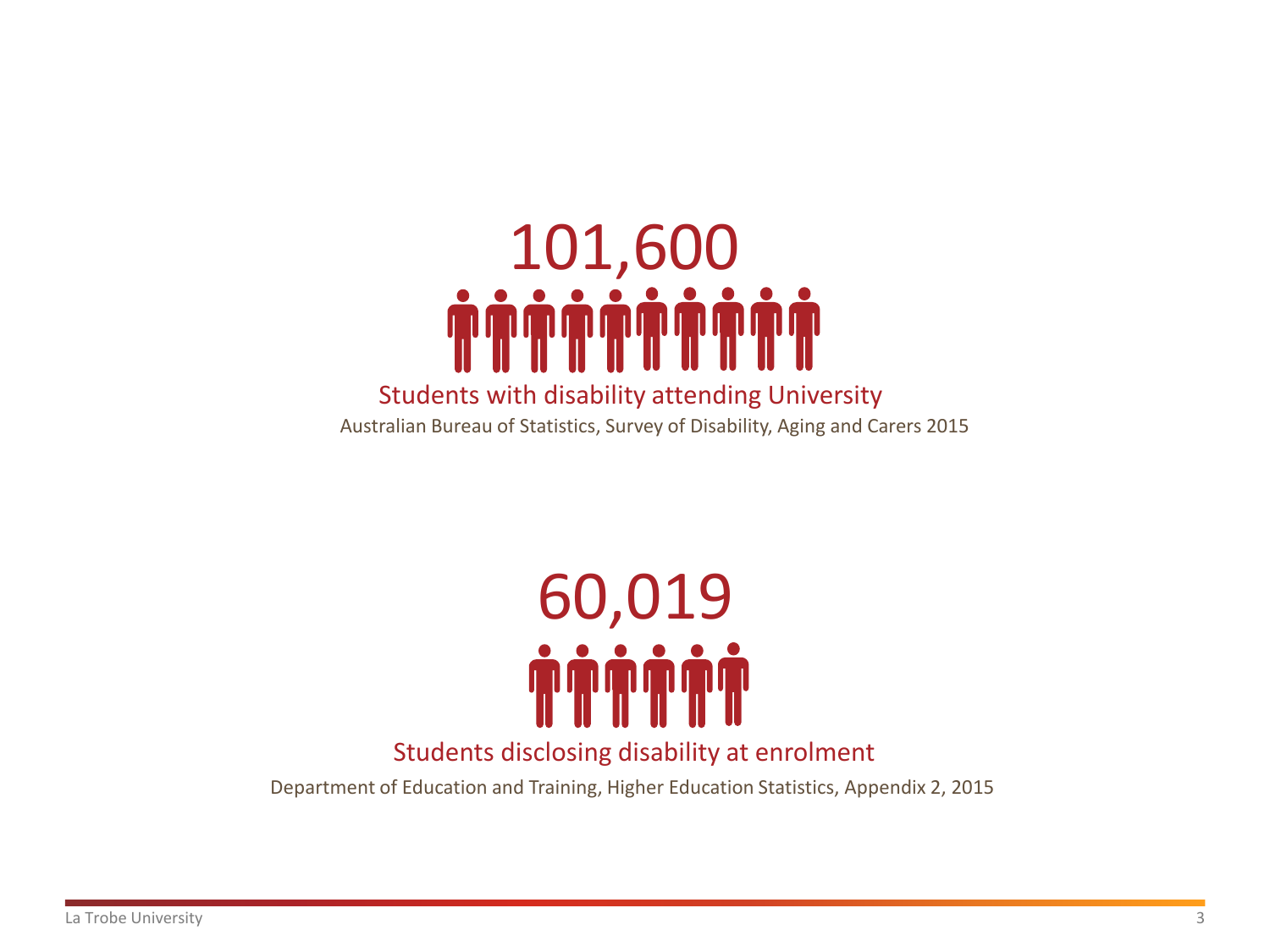

Andrew Harvey · Catherine Burnheim<br>Matthew Brett Editors

## **Student Equity**<br>in Australian **Higher**<br>**Education**

Twenty-five years of A Fair Chance for All

2 Springer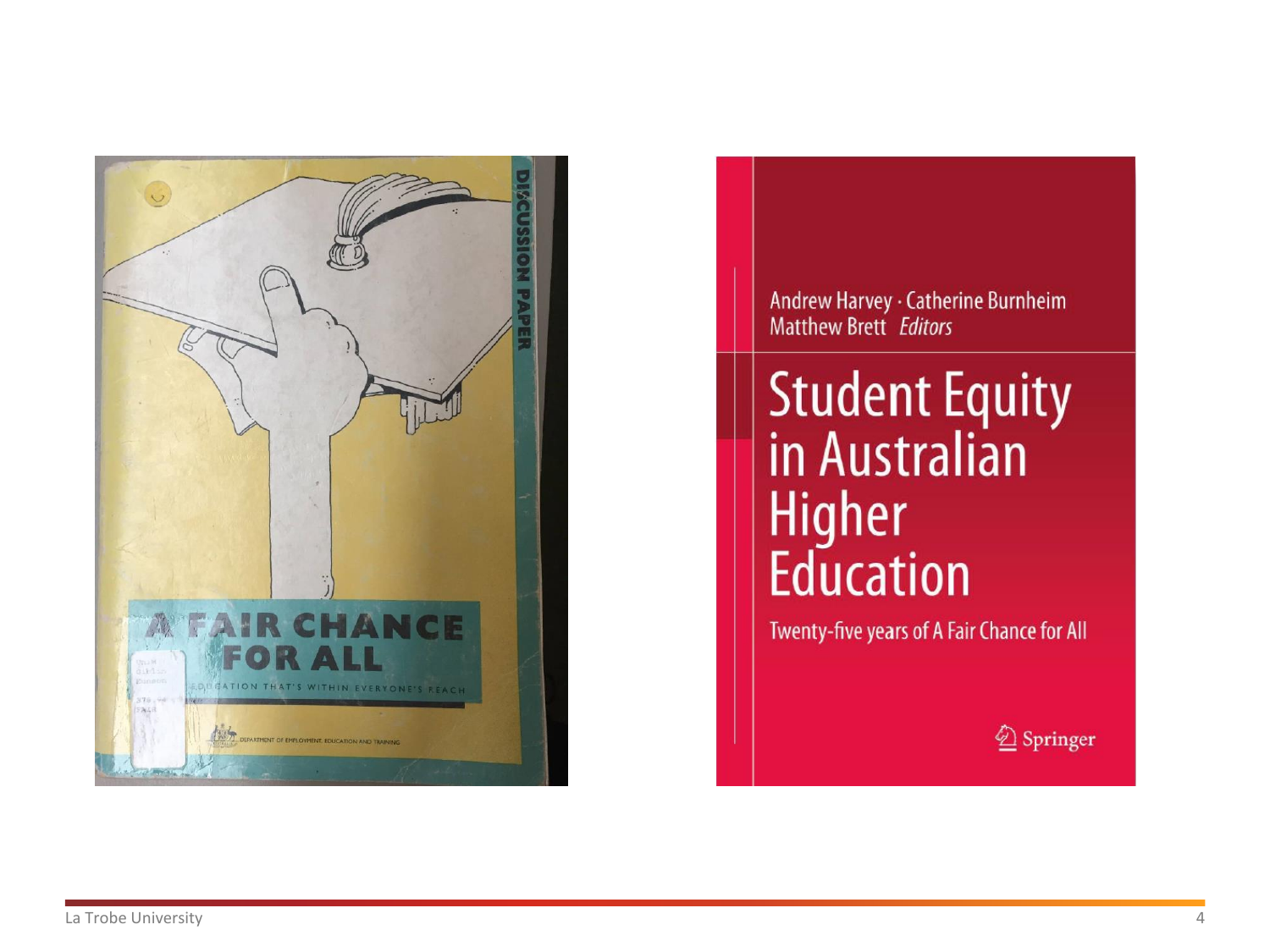### A Fair Chance For All

The overall objective for equity in higher education is to ensure that Australians from all groups in society have the opportunity to participate successfully in higher education. This will be achieved by changing the balance of the student population to reflect more closely the composition of society as a whole.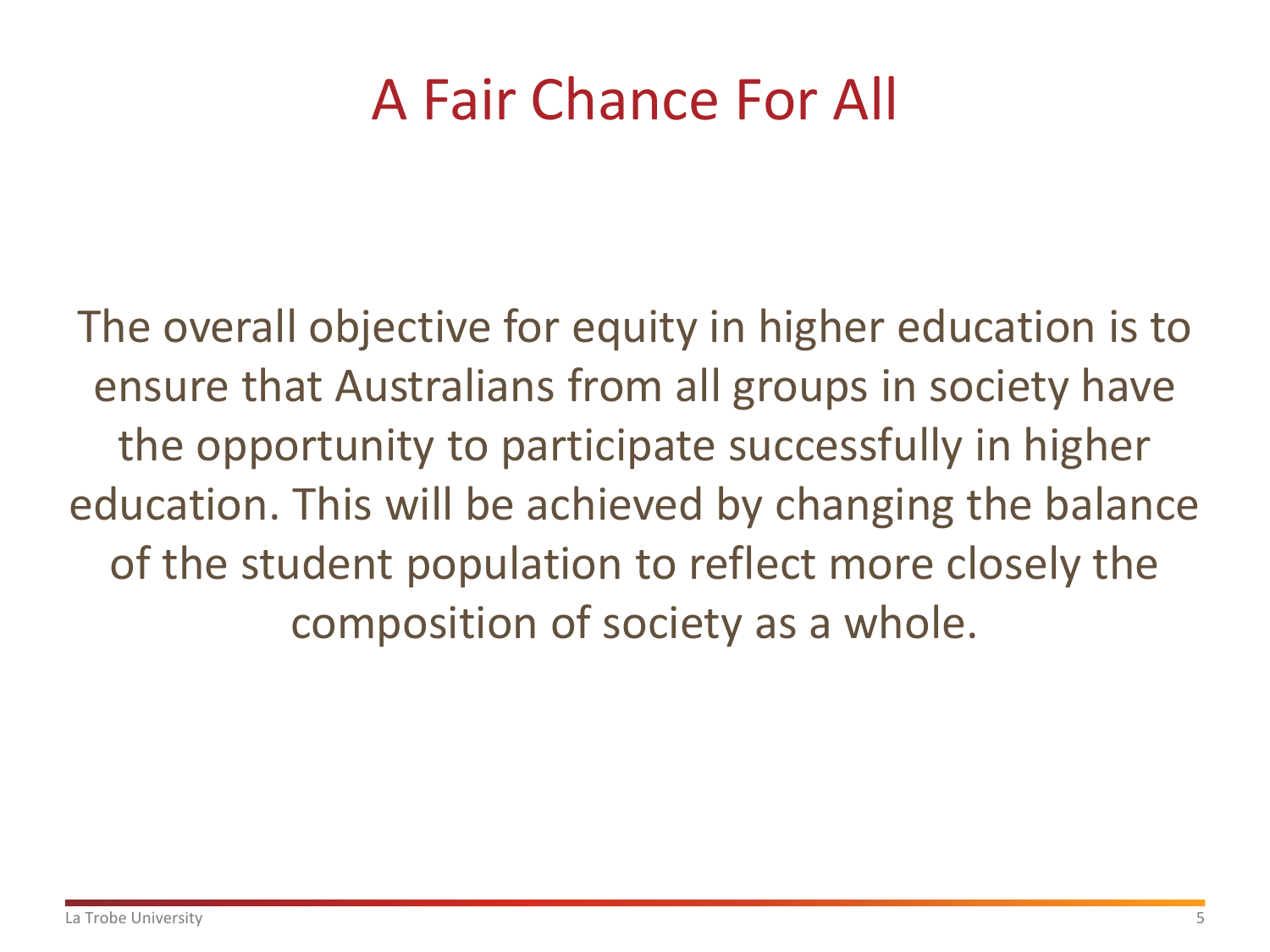## A Fair Chance For All: Implications

- Specified the priority equity groups in Australian universities
- Set targets for increasing the participation of equity groups
- Articulated strategies for increasing participation
- Led to the establishment of an indicator framework
- Required universities to develop plans

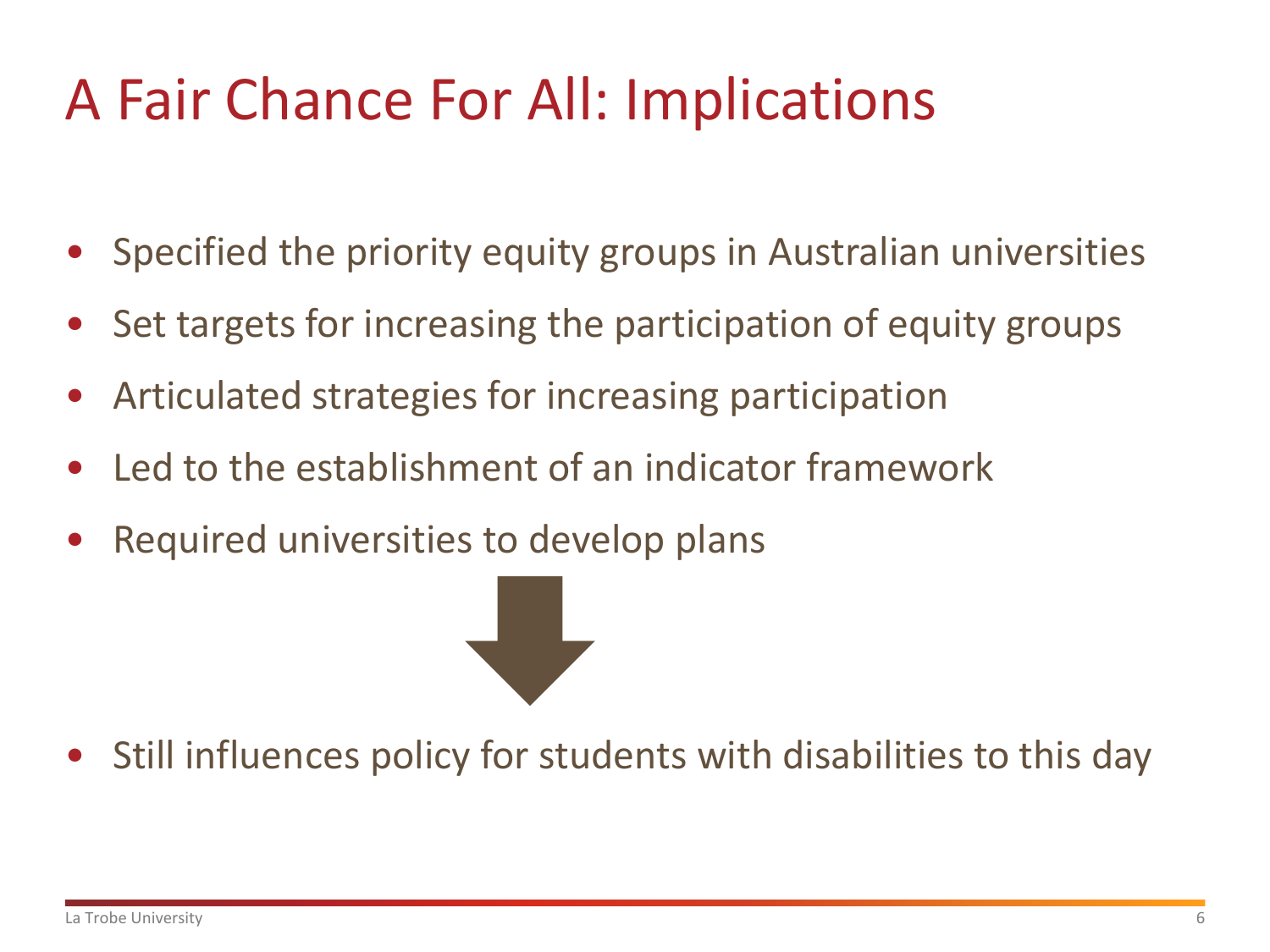A Fair Chance For All: People with Disabilities

#### **The Objective:**

To increase the participation in higher education of people with disabilities.

#### **The Targets:**

To double present commencing enrolments of people with disabilities by 1995, including an improvement in professional and vocationally-oriented courses of 30 per cent by 1995.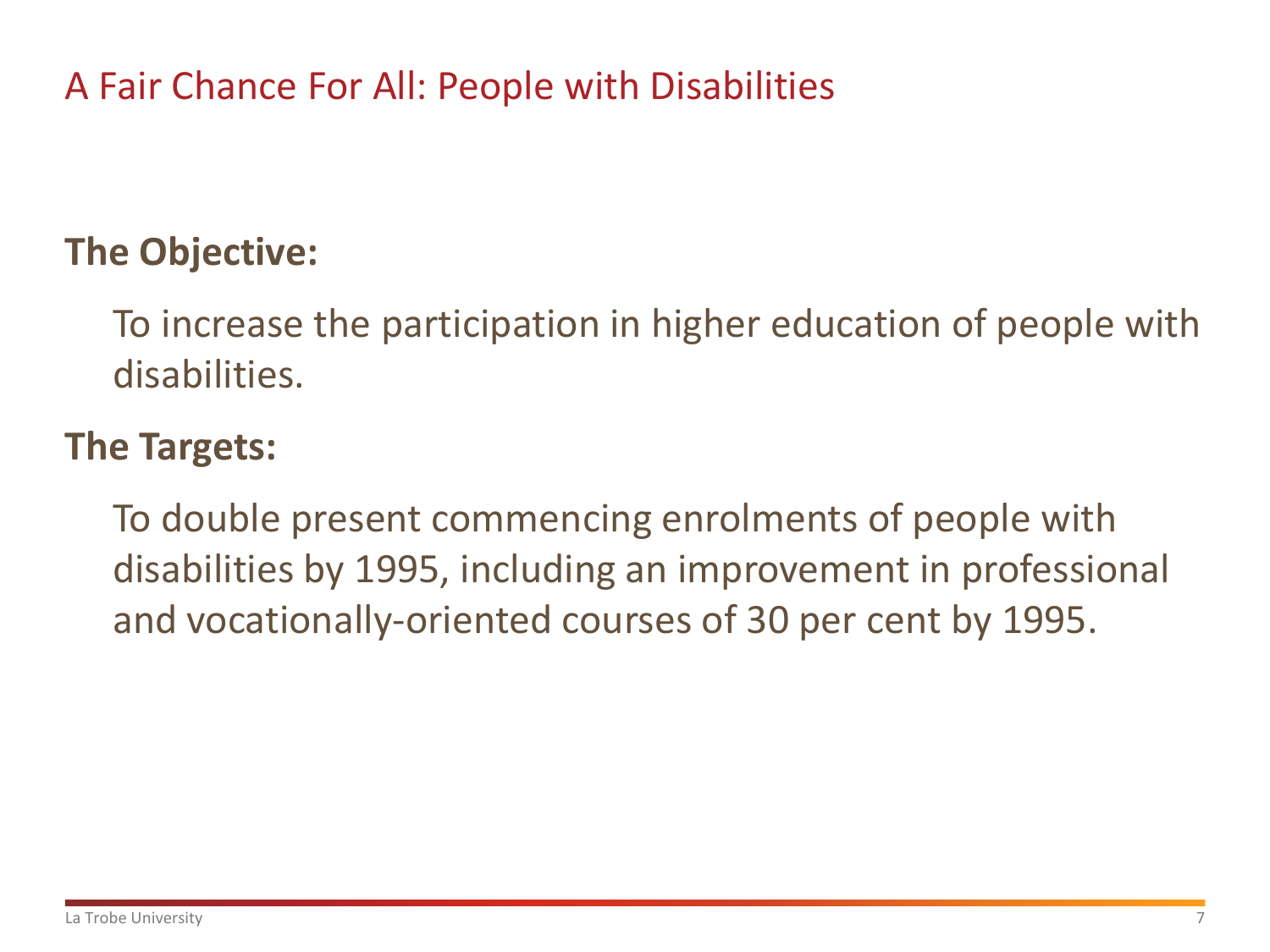#### Absolute and proportional increase every year since disability was part of higher education data collection

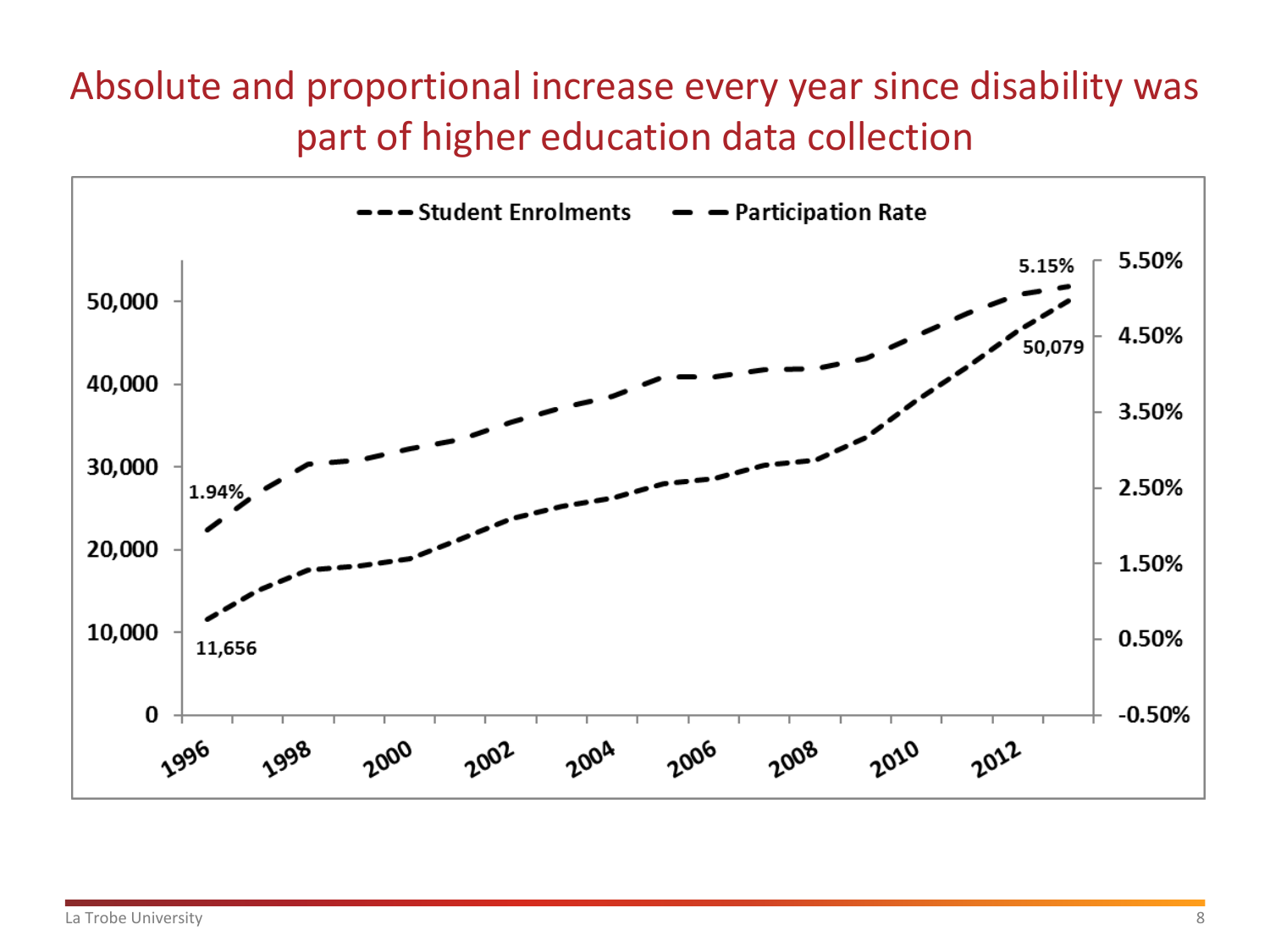Martin Indicators: Enrolment Declaration

- *1. Do you have a disability, impairment, or long term medical condition which may affect your studies?*
- *2. If yes, please indicate the area of impairment:*
	- □ *Hearing*
	- □ *Learning*
	- □ *Mobility*
	- □ *Vision*
	- □ *Medical*
	- □ *Other*
- *3. Would you like to receive advice on support services, equipment and facilities which may assist you?*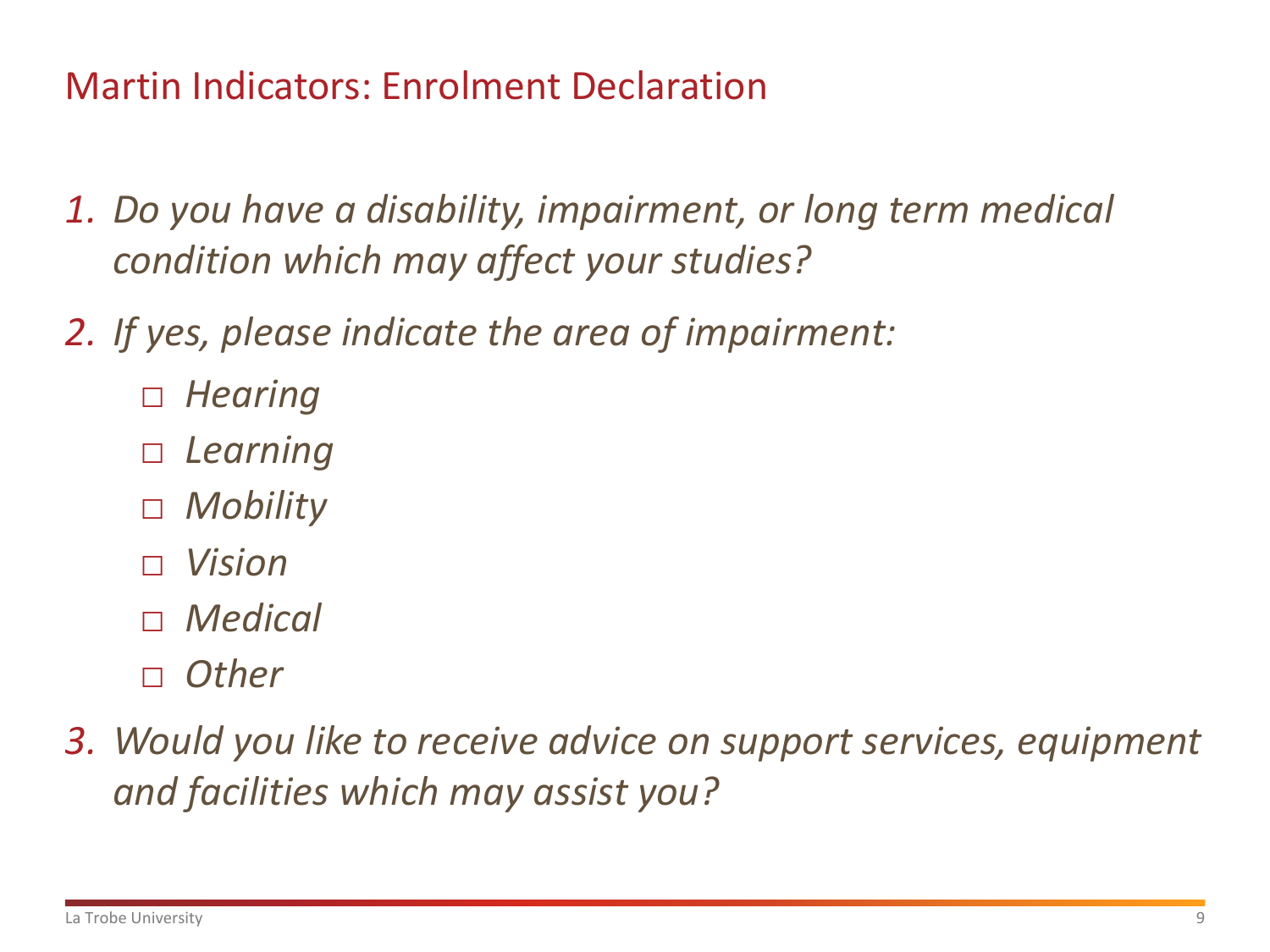#### Strategies to Achieve the Objective and the Targets

- Special equipment and facilities
- Advisors to help students with disabilities
- Promoting distance education opportunities
- Modifying materials and curriculum
- Flexible timetabling and course requirements
- Information to students with disabilities about services available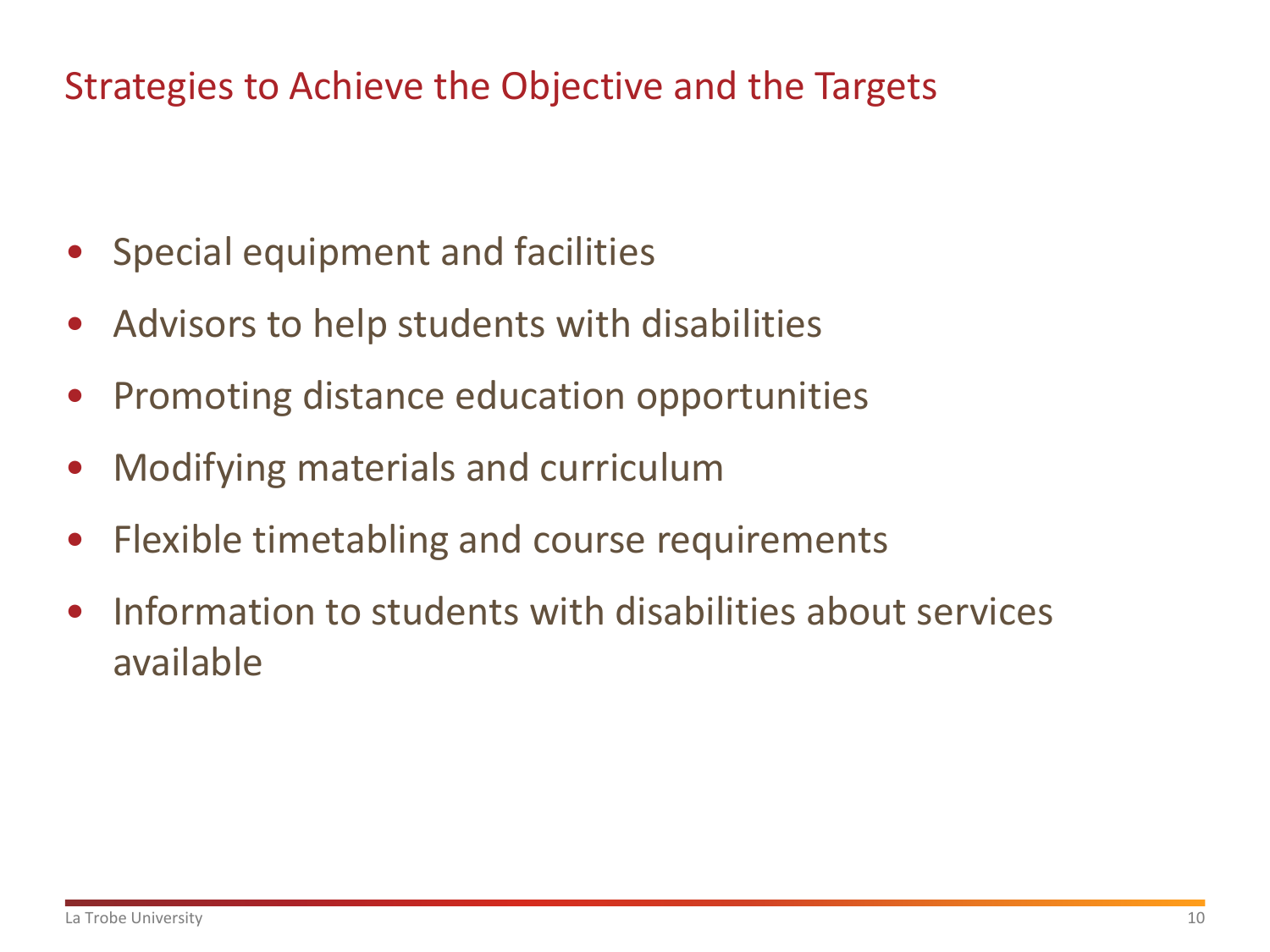

#### **A Framework for Promoting Student Mental Wellbeing** in Universities



#### [http://unistudentwellbeing.edu.au](http://unistudentwellbeing.edu.au/)



La Trobe University **11**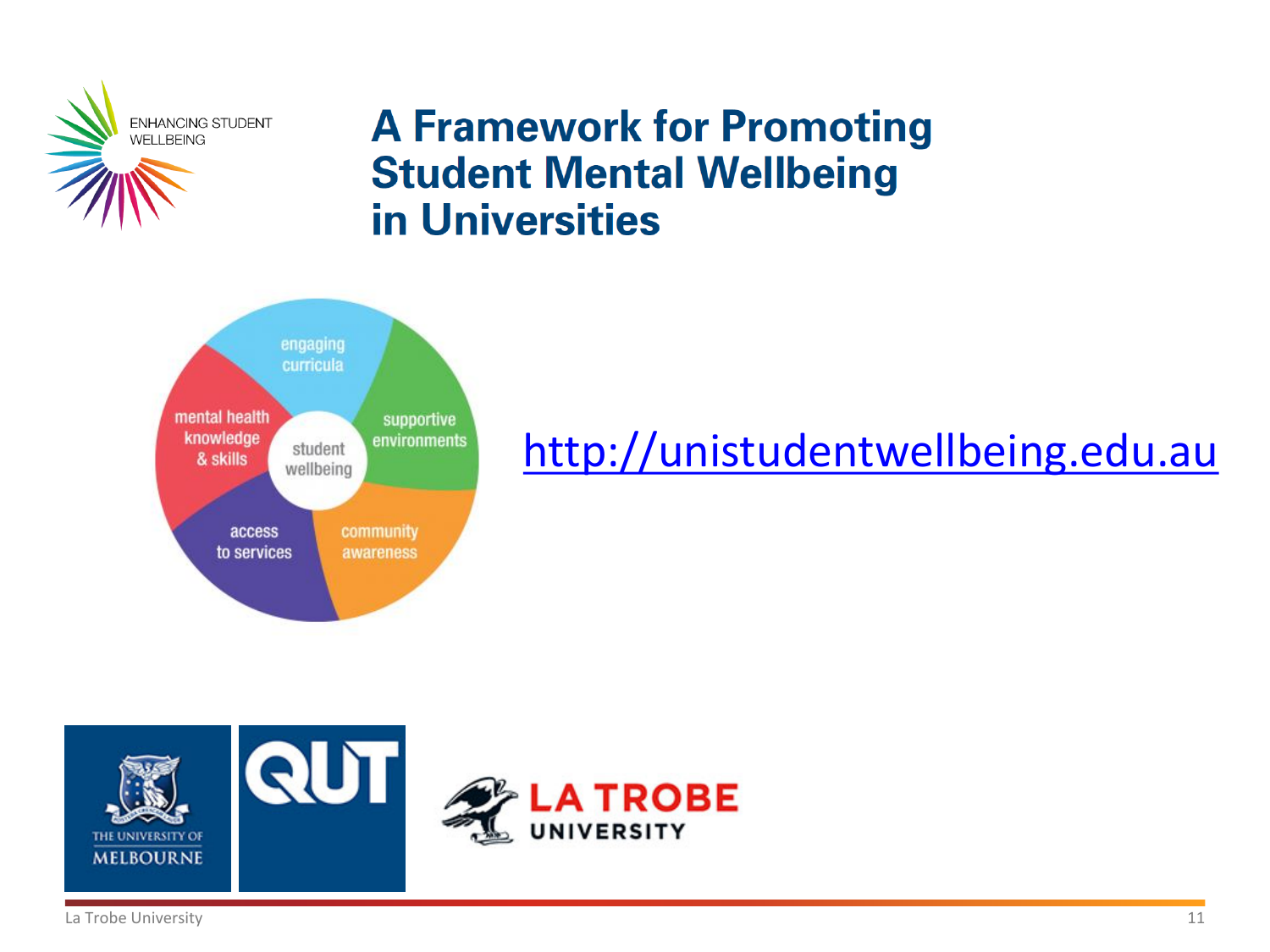#### A participation focus gives insufficient attention to outcomes



Australian Bureau of Statistics, Survey of Disability, Aging and Carers 2015

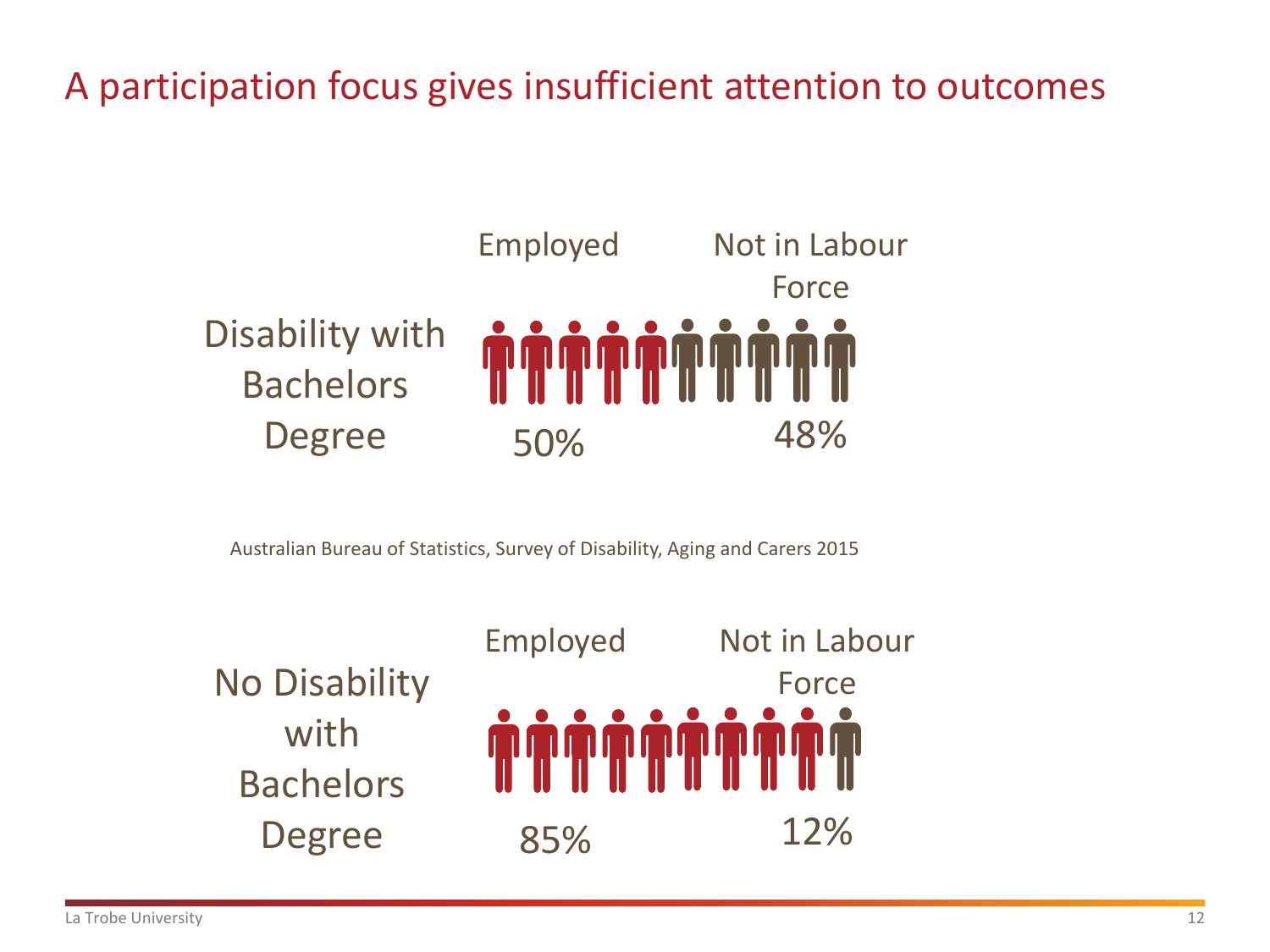## Students with disability attending University 101,600

Australian Bureau of Statistics, Survey of Disability, Aging and Carers 2015

16%

Have experienced discrimination in last 12 months

23%

Indicated lecturer as source of discrimination

? ? What does this

tell us about quality of participation and extent of discrimination?

60,019

#### Students disclosing disability at enrolment

Department of Education and Training, Higher Education Statistics, Appendix 2, 2015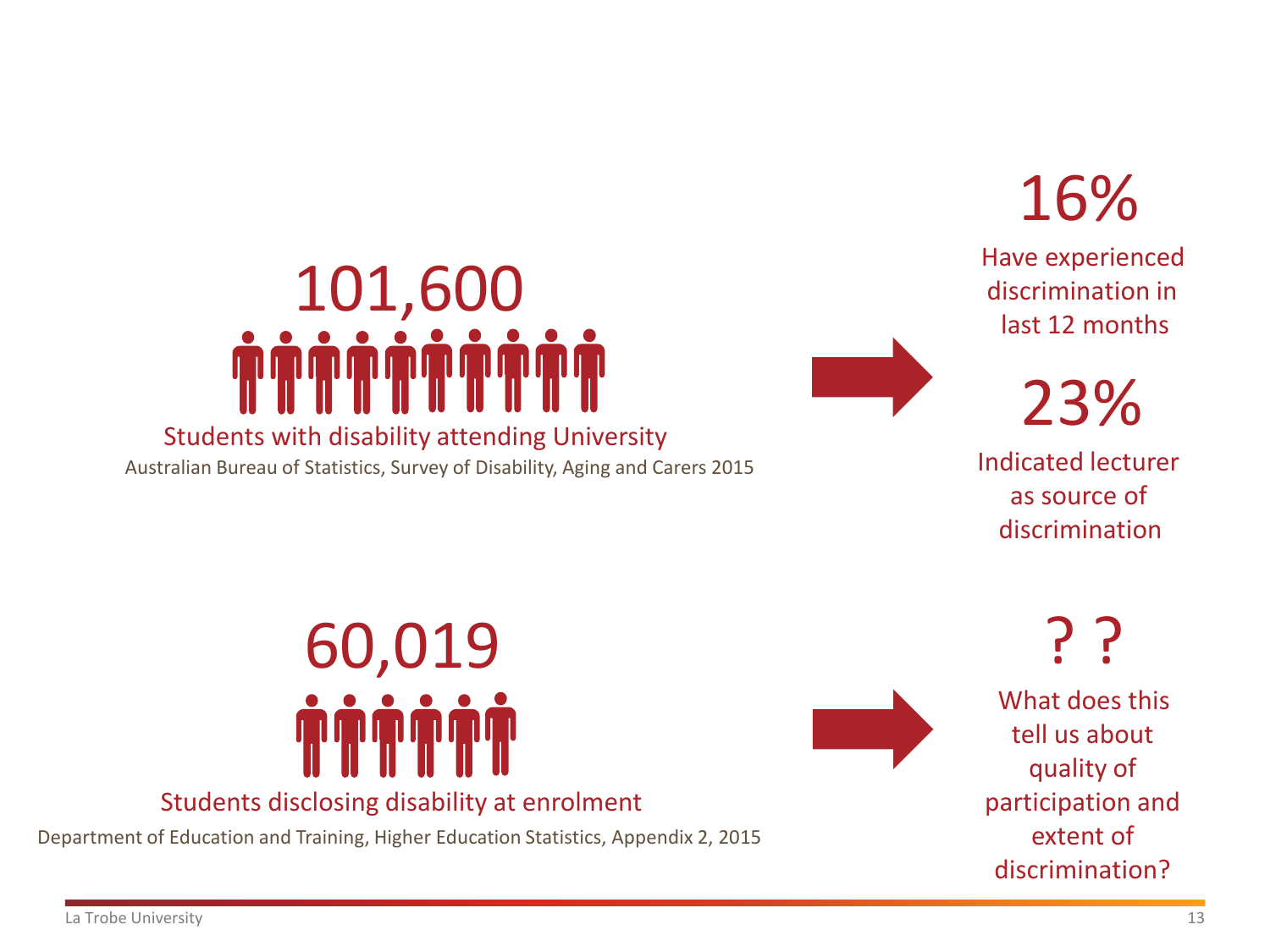#### ABS Survey of Disability Aging and Carers 2015

| <b>Currently Attending University</b> | <b>ABS Estimate</b> | <b>Proportion of Those</b><br><b>Reporting</b><br><b>Discrimination</b> |
|---------------------------------------|---------------------|-------------------------------------------------------------------------|
| <b>Has Disability</b>                 | 101,600             |                                                                         |
| <b>Source of Discrimination</b>       |                     |                                                                         |
| Teacher or Lecturer*                  | 6,700               | 22.6%                                                                   |
| Health staff*                         | 4,300               | 14.5%                                                                   |
| Family or friends*                    | 4,100               | 13.8%                                                                   |
| Employer*                             | 3,800               | 12.8%                                                                   |
| Transport workers**                   | 1,700               | 5.7%                                                                    |
| Restaurant staff**                    | 1,600               | 5.4%                                                                    |
| Work colleagues**                     | 1,600               | 5.4%                                                                    |

\* Relative Standard Error between 25 and 50%

\*\* Standard Error > 50%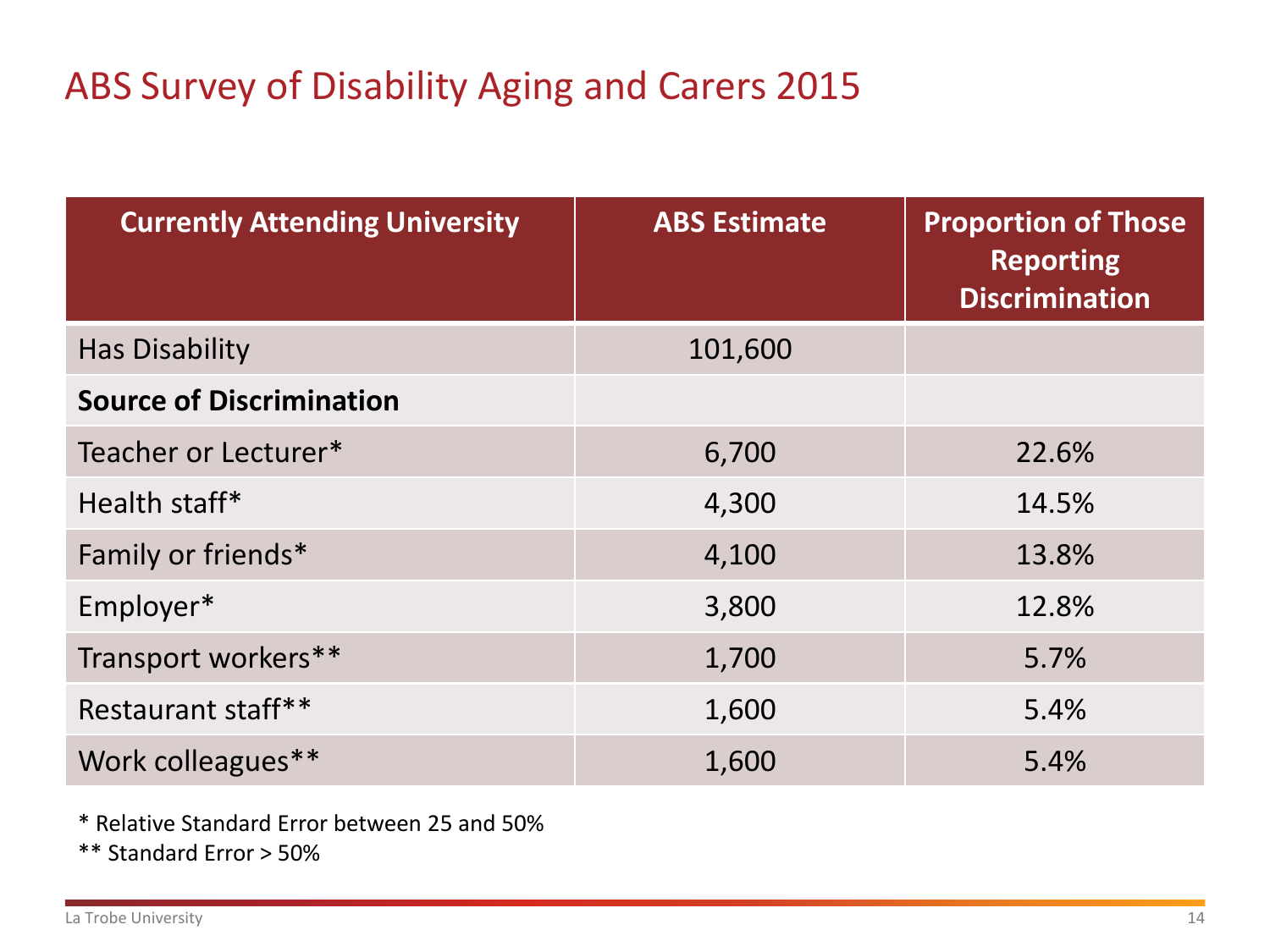Why measurement matters?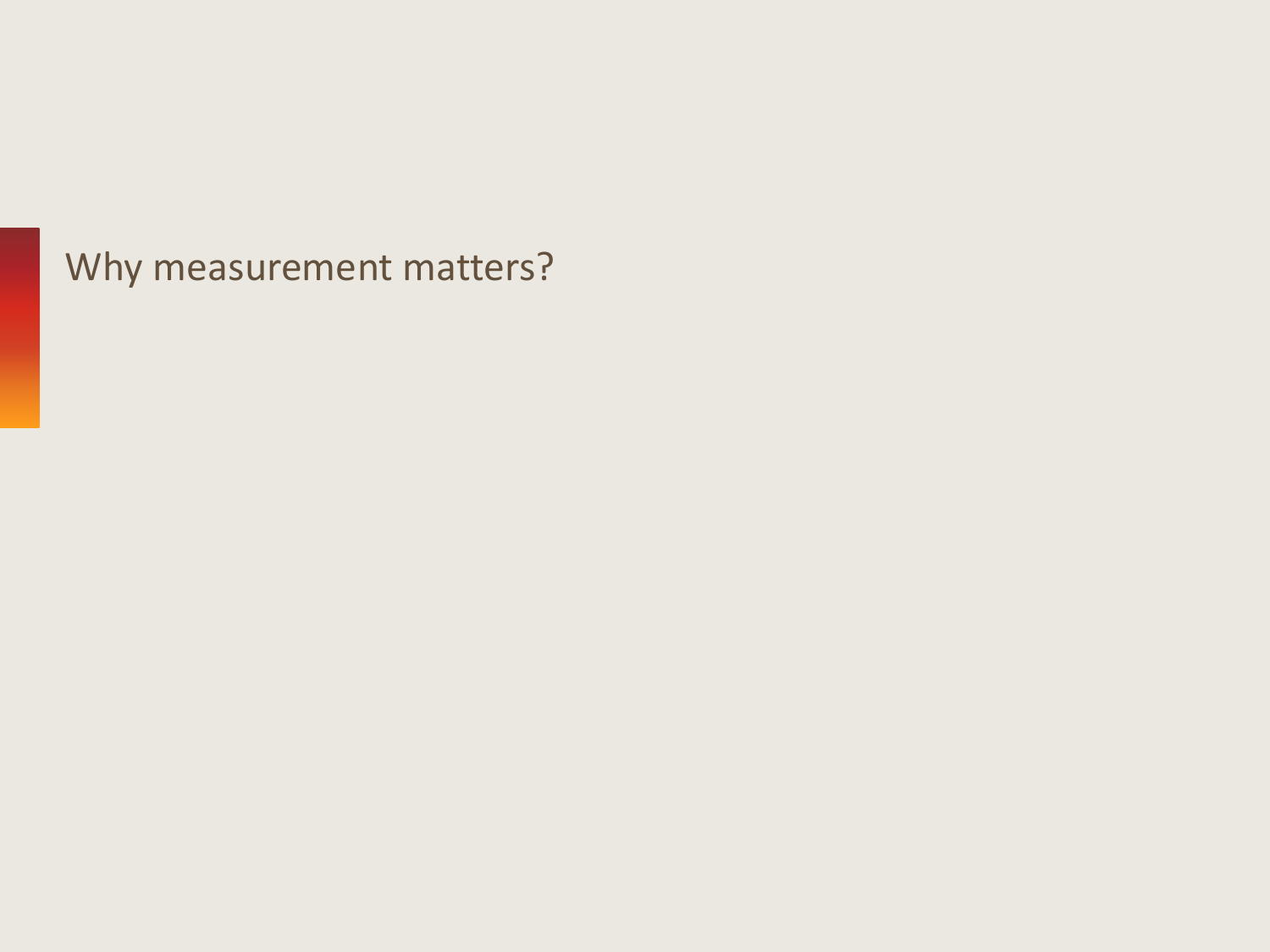#### Disability Support Program and Additional Support Students with Disabilities

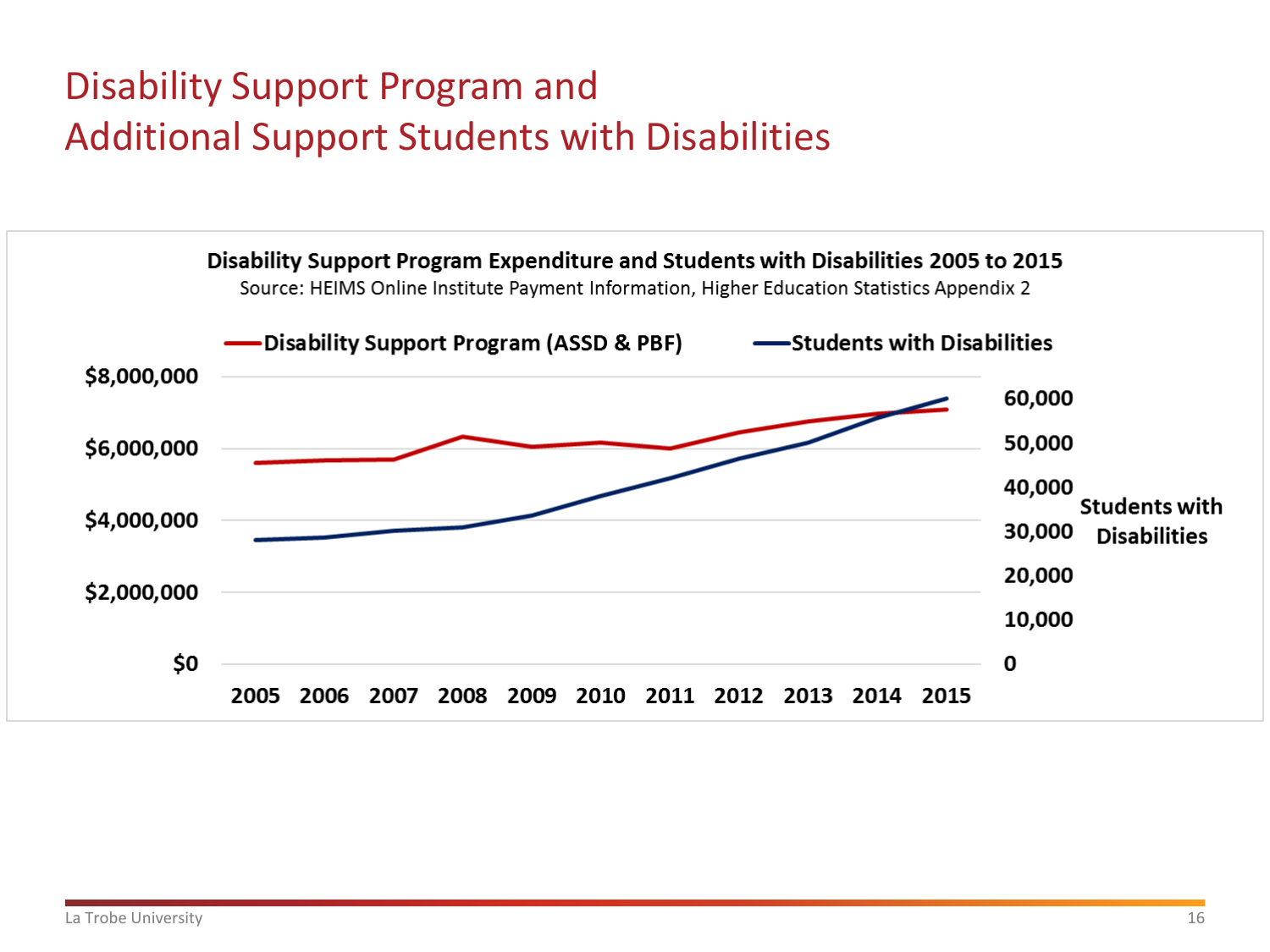#### Additional Support Students with Disabilities?

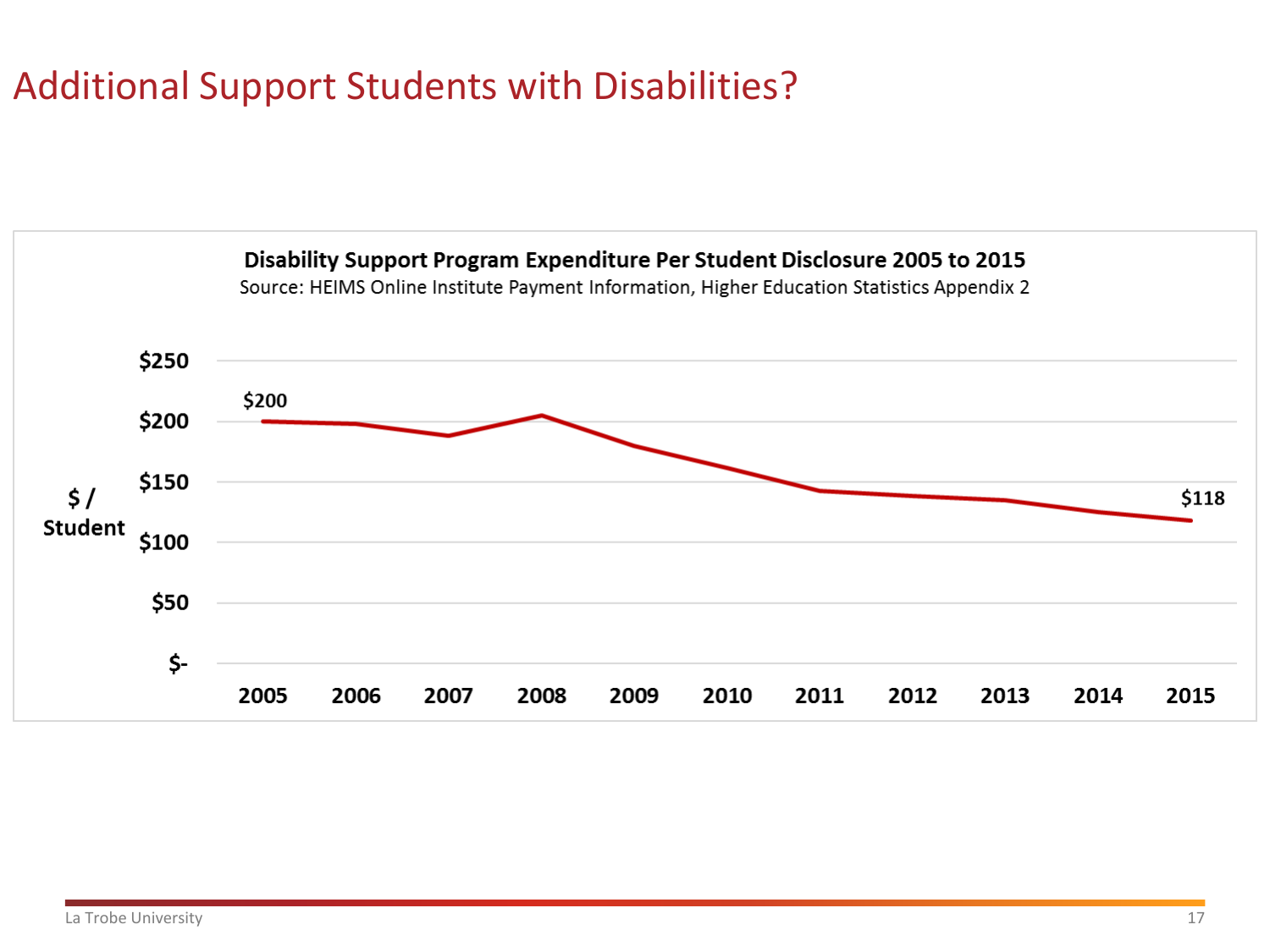### Final Comments

- A Fair Chance For All exerted significant influence
- It's time to move beyond the framework
- We need better data
- We need an stronger focus on outcomes